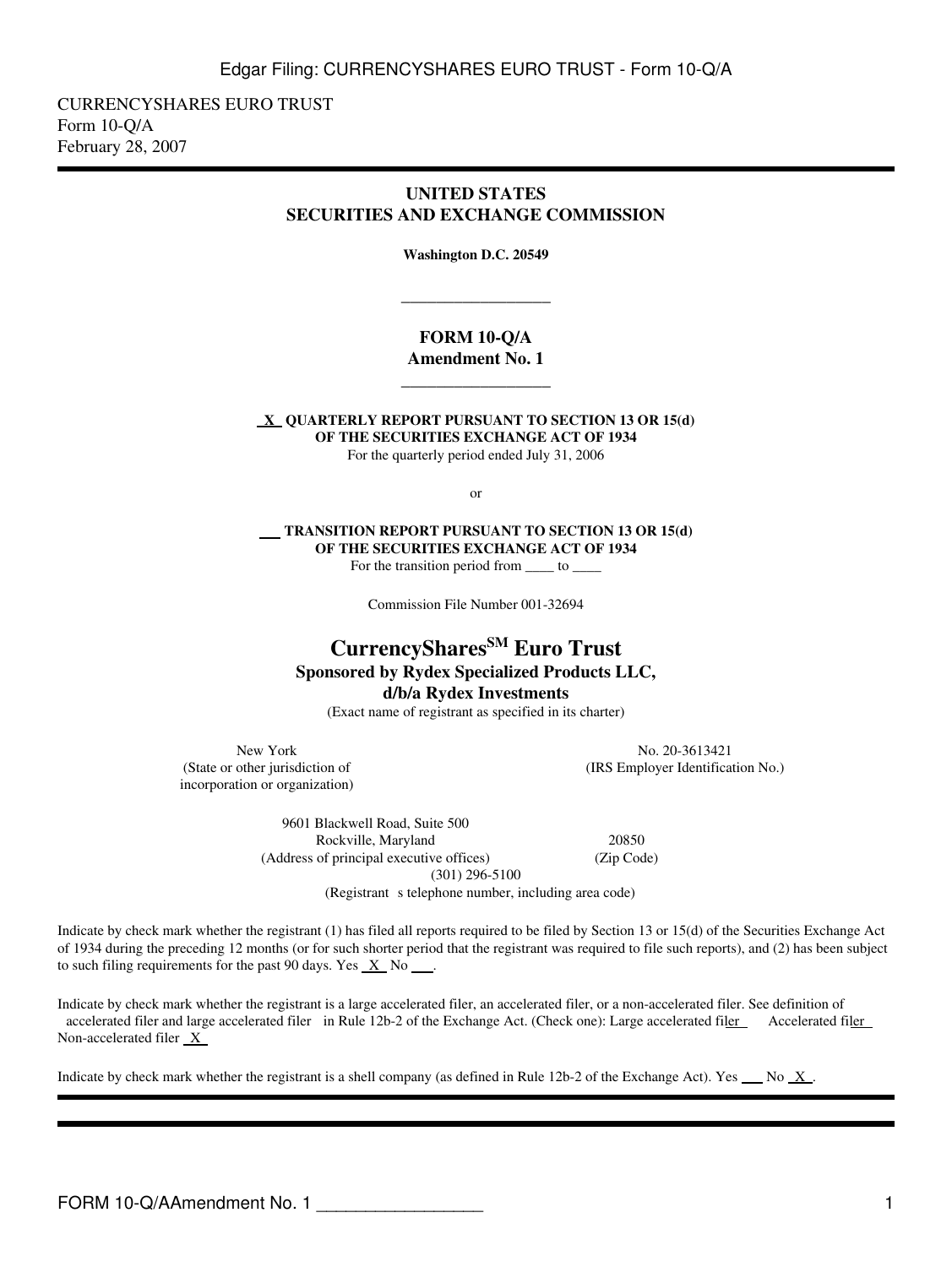### **EXPLANATORY NOTE**

This Form 10-Q/A (this Amendment) hereby amends the Quarterly Report on Form 10-Q of CurrencyShares SEuro Trust (the Trust) for the quarterly period ended July 31, 2006, filed on September 14, 2006 (the Original Filing). The revisions contained in this Amendment include the restatement of the financial statements of the Trust to correct an accounting error for the euro received by the Trust in Basket (as defined below) creations and paid by the Trust in Basket redemptions that related to accrued interest. Such interest receipts or payments were incorrectly included in the calculation of interest receivable and interest income of the Trust, rather than cash and redeemable capital shares. Additionally, Part I, Item 4 Controls & Procedures and Part II, Item 1A Risk Factors have been amended. Finally, in accordance with applicable Securities and Exchange Commission (SEC) rules, this Form 10-Q/A includes updated certifications from the Sponsor s principal executive officer and principal financial officer.

For the convenience of the reader, the remaining sections of the Original Filing, although not revised, are restated in this Amendment. Accordingly, this Amendment continues to describe conditions as of the date of the Original Filing, and should be read in conjunction with filings of the Trust made with the SEC subsequent to the Original Filing.

## **CURRENCYSHARESSM EURO TRUST Index**

| Caption                  |                                                                                                                                                                                                             | Page     |
|--------------------------|-------------------------------------------------------------------------------------------------------------------------------------------------------------------------------------------------------------|----------|
| <b>PART I</b>            | <b>FINANCIAL INFORMATION</b>                                                                                                                                                                                |          |
| Item 1.                  | <b>Financial Statements</b>                                                                                                                                                                                 |          |
|                          | Statements of Financial Condition at July 31, 2006 and December 5, 2005 (Date of Inception) (unaudited)                                                                                                     | 3        |
| restated)                | Statements of Income and Comprehensive Income for the three months ended July 31, 2006 (unaudited and<br>restated) and the period from December 5, 2005 (Date of Inception) to July 31, 2006 (unaudited and | 4        |
|                          | Statement of Changes in Shareholders' Equity for the period from December 5, 2005 (Date of Inception) to<br>July 31, 2006 (unaudited and restated)                                                          | 5        |
| (unaudited and restated) | Statement of Cash Flows for the period from December 5, 2005 (Date of Inception) to July 31, 2006                                                                                                           | 6        |
|                          | Notes to Financial Statements (unaudited)                                                                                                                                                                   | 7        |
| Item 2.                  | Management s Discussion and Analysis of Financial Condition and Results of Operations.                                                                                                                      | 14       |
| Item 3.                  | Quantitative and Qualitative Disclosures about Market Risk                                                                                                                                                  | 18       |
| Item 4.                  | <b>Controls and Procedures</b>                                                                                                                                                                              | 18       |
| Part II                  | <b>OTHER INFORMATION</b>                                                                                                                                                                                    |          |
| Item 1.                  | <b>Legal Proceedings</b>                                                                                                                                                                                    | 20       |
| Item 1A.                 | <b>Risk Factors</b>                                                                                                                                                                                         | 20       |
| Item 2.                  | <b>Unregistered Sales of Equity Securities and Use of Proceeds</b>                                                                                                                                          | 20       |
| Item 3.                  | <b>Defaults upon Senior Securities</b>                                                                                                                                                                      | 20       |
| Item 4.                  | <b>Submission of Matters to a Vote of Security Holders</b>                                                                                                                                                  | 20       |
| Item 5.                  | <b>Other Information</b>                                                                                                                                                                                    | 20       |
| Item 6.                  | <b>Exhibits</b>                                                                                                                                                                                             | 21<br>22 |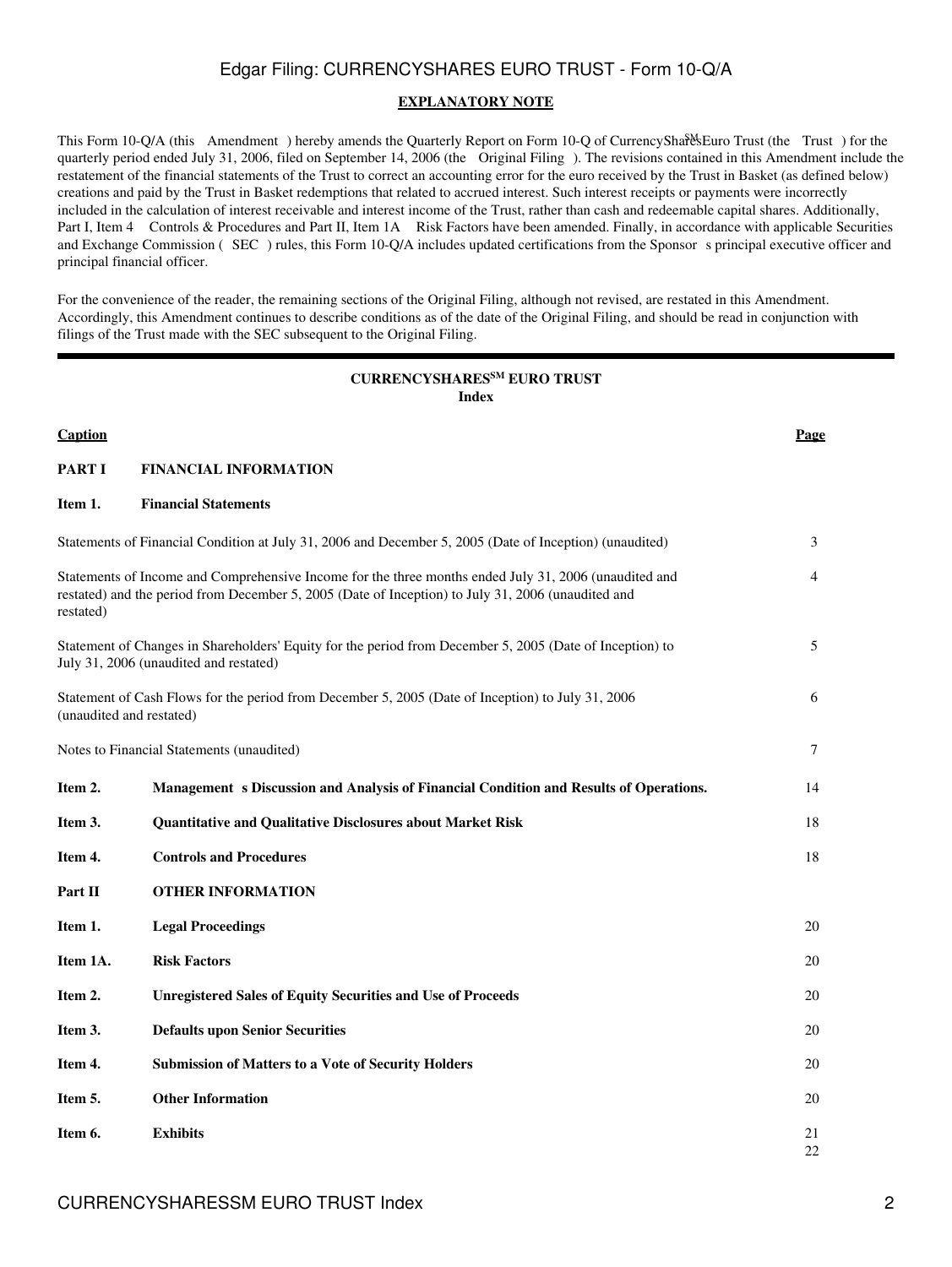## **SIGNATURES**

2

## **Item 1. FINANCIAL STATEMENTS**

## **CurrencySharesSM Euro Trust**

## **Statements of Financial Condition**

### **(Unaudited)**

| <b>Assets</b><br><b>Current Assets</b><br>\$<br>Euro deposits, interest bearing<br>644,582,000<br>\$<br>118<br>Receivable from accrued interest<br>1,413,425<br><b>Total Assets</b><br>645,995,425<br>\$<br>\$.<br>118<br><b>Liabilities and Shareholders Equity</b><br><b>Current Liabilities</b><br>\$<br>Accrued Sponsor s fee<br>219,225<br>- \$<br><b>Total Liabilities</b><br>219,225<br>Commitments and Contingent Liabilities (note 8)<br>Redeemable Capital Shares, at redemption value, no par value,<br>$17,000,000$ authorized - $5,050,000$ issued and outstanding<br>645,776,200<br>118<br>Shareholders Equity - Retained Earnings and Cumulative<br><b>Translation Adjustment</b><br>Total Liabilities and Shareholders Equity<br>\$<br>645,995,425<br>118<br><sup>\$</sup> |  | <b>July 31, 2006</b> | <b>December 5, 2005</b><br>[Date of Inception] |
|--------------------------------------------------------------------------------------------------------------------------------------------------------------------------------------------------------------------------------------------------------------------------------------------------------------------------------------------------------------------------------------------------------------------------------------------------------------------------------------------------------------------------------------------------------------------------------------------------------------------------------------------------------------------------------------------------------------------------------------------------------------------------------------------|--|----------------------|------------------------------------------------|
|                                                                                                                                                                                                                                                                                                                                                                                                                                                                                                                                                                                                                                                                                                                                                                                            |  |                      |                                                |
|                                                                                                                                                                                                                                                                                                                                                                                                                                                                                                                                                                                                                                                                                                                                                                                            |  |                      |                                                |
|                                                                                                                                                                                                                                                                                                                                                                                                                                                                                                                                                                                                                                                                                                                                                                                            |  |                      |                                                |
|                                                                                                                                                                                                                                                                                                                                                                                                                                                                                                                                                                                                                                                                                                                                                                                            |  |                      |                                                |
|                                                                                                                                                                                                                                                                                                                                                                                                                                                                                                                                                                                                                                                                                                                                                                                            |  |                      |                                                |
|                                                                                                                                                                                                                                                                                                                                                                                                                                                                                                                                                                                                                                                                                                                                                                                            |  |                      |                                                |
|                                                                                                                                                                                                                                                                                                                                                                                                                                                                                                                                                                                                                                                                                                                                                                                            |  |                      |                                                |
|                                                                                                                                                                                                                                                                                                                                                                                                                                                                                                                                                                                                                                                                                                                                                                                            |  |                      |                                                |
|                                                                                                                                                                                                                                                                                                                                                                                                                                                                                                                                                                                                                                                                                                                                                                                            |  |                      |                                                |
|                                                                                                                                                                                                                                                                                                                                                                                                                                                                                                                                                                                                                                                                                                                                                                                            |  |                      |                                                |
|                                                                                                                                                                                                                                                                                                                                                                                                                                                                                                                                                                                                                                                                                                                                                                                            |  |                      |                                                |
|                                                                                                                                                                                                                                                                                                                                                                                                                                                                                                                                                                                                                                                                                                                                                                                            |  |                      |                                                |
|                                                                                                                                                                                                                                                                                                                                                                                                                                                                                                                                                                                                                                                                                                                                                                                            |  |                      |                                                |

*See Notes to Financial Statements.*

3

## **CurrencySharesSM Euro Trust**

## **Statements of Income and Comprehensive Income**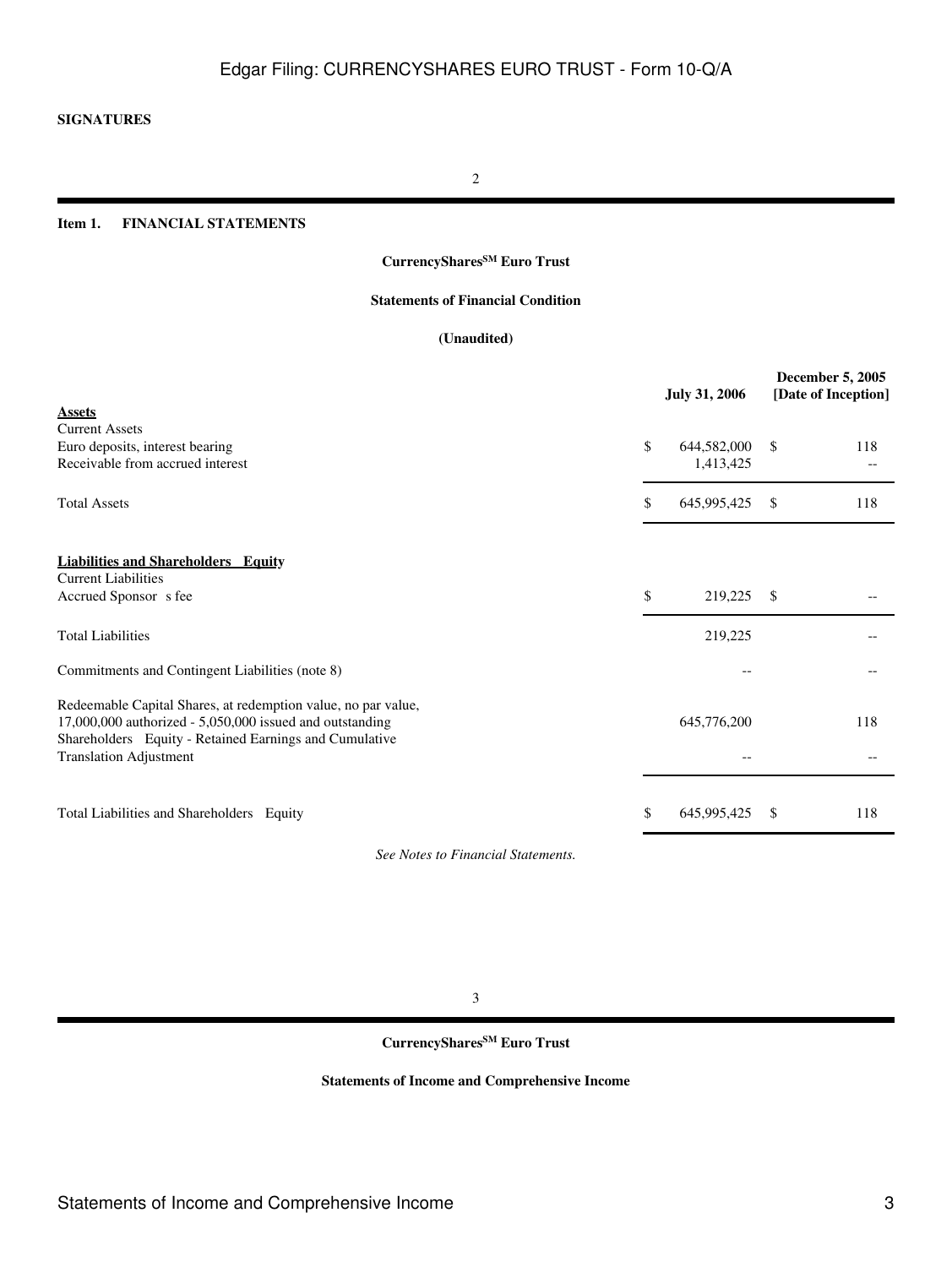## **(Unaudited)**

| <b>Income</b>                                                  | <b>Three months</b><br>ended<br><b>July 31, 2006</b><br>(Restated) |               | December 5, 2005<br>[Date of Inception]<br>to July 31, 2006<br>(Restated) |
|----------------------------------------------------------------|--------------------------------------------------------------------|---------------|---------------------------------------------------------------------------|
| Interest income                                                | \$<br>4,275,226                                                    | $\mathsf{\$}$ | 6,297,625                                                                 |
| <b>Total Income</b>                                            | 4,275,226                                                          |               | 6,297,625                                                                 |
| <b>Expenses</b><br>Sponsor s fee                               | (697, 846)                                                         |               | (1,051,867)                                                               |
| <b>Total Expenses</b>                                          | (697, 846)                                                         |               | (1,051,867)                                                               |
| Net Income                                                     | \$<br>3,577,380                                                    | \$            | 5,245,758                                                                 |
| Other Comprehensive Income<br>Currency translation adjustment  | 14,634                                                             |               | 193,025                                                                   |
| Total Comprehensive Income                                     | \$<br>3,592,014                                                    | \$            | 5,438,783                                                                 |
| Earnings per share<br>Weighted-average Shares Outstanding      | \$<br>0.66<br>5,452,174                                            | - \$          | 1.56<br>3,352,510                                                         |
| Cash Dividends per Share<br>See Notes to Financial Statements. | \$<br>0.61                                                         | \$            | 1.32                                                                      |

4

# **CurrencySharesSM Euro Trust**

## **Statement of Changes in Shareholders Equity**

## **(Unaudited)**

|                                                             | <b>December 5, 2005</b><br>[Date of Inception]<br>to July 31, 2006<br>(Restated) |
|-------------------------------------------------------------|----------------------------------------------------------------------------------|
| Retained Earnings Balance, Beginning of Period              | \$                                                                               |
| Net Income                                                  | 5,245,758                                                                        |
| Dividends from Net Investment Income                        | (4,426,294)                                                                      |
| Adjustment of redeemable capital shares to redemption value | (819, 464)                                                                       |
|                                                             |                                                                                  |
| Retained Earnings Balance, End of Period                    | \$                                                                               |
|                                                             | \$                                                                               |
|                                                             |                                                                                  |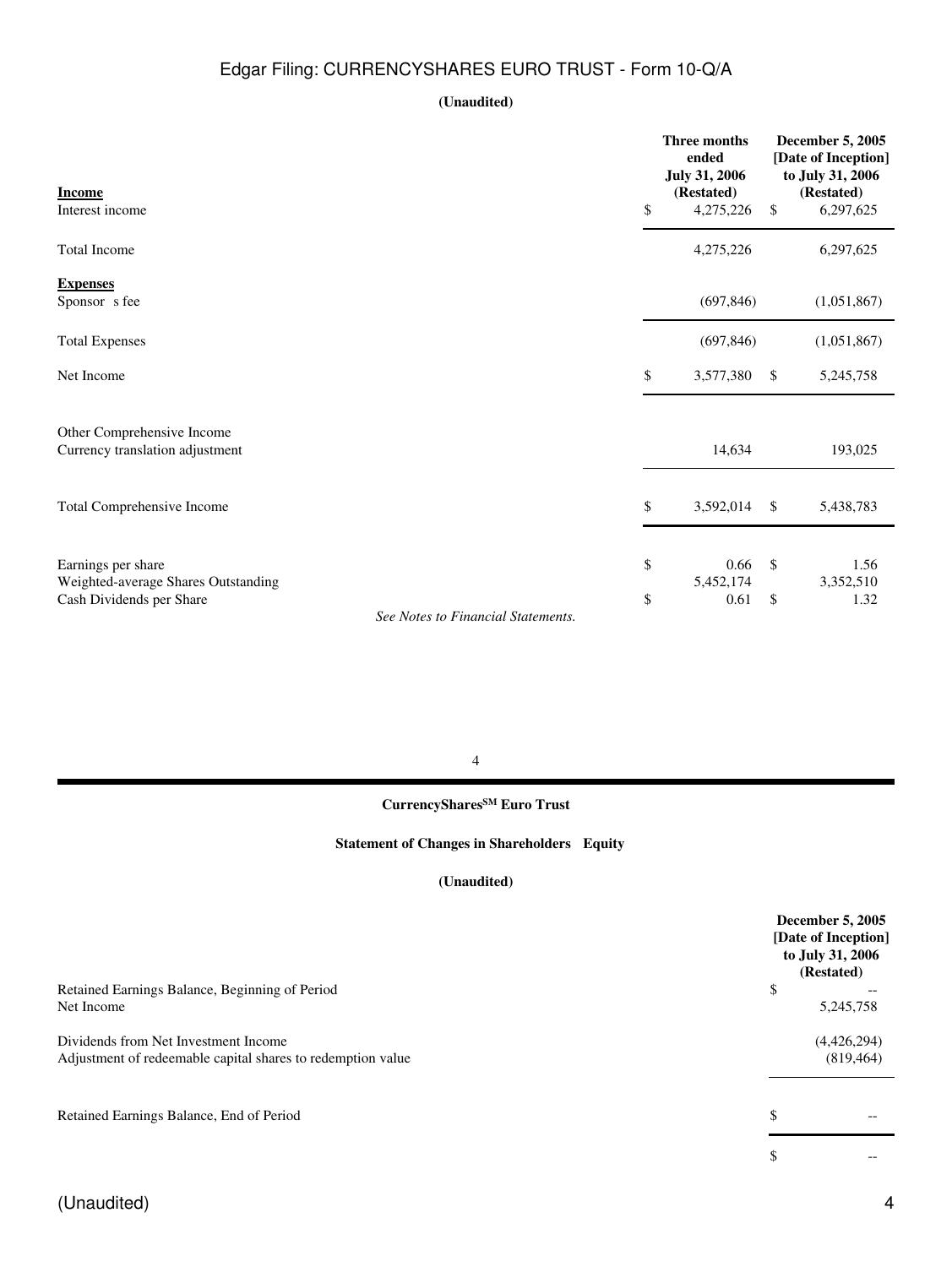|                                                                                                                                                          | <b>December 5, 2005</b><br>[Date of Inception]<br>to July 31, 2006<br>(Restated) |
|----------------------------------------------------------------------------------------------------------------------------------------------------------|----------------------------------------------------------------------------------|
| Cumulative Translation Adjustment, Beginning of Period<br>Currency translation adjustment<br>Adjustment of redeemable capital shares to redemption value | 193,025<br>(193, 025)                                                            |
| Cumulative Translation Adjustment, End of Period                                                                                                         | \$<br>--                                                                         |
| See Notes to Financial Statements.                                                                                                                       |                                                                                  |

5

# **CurrencySharesSM Euro Trust**

### **Statement of Cash Flows**

## **(Unaudited)**

|                                                                                                                                                                | <b>December 5, 2005</b><br>[Date of Inception]<br>to July 31, 2006<br>(Restated) |
|----------------------------------------------------------------------------------------------------------------------------------------------------------------|----------------------------------------------------------------------------------|
| Cash flows from operating activities<br>Cash received for interest income<br>Cash paid for expenses                                                            | \$<br>4,934,363<br>(840, 422)                                                    |
| Net cash provided by operating activities                                                                                                                      | 4,093,941                                                                        |
| Cash flows from financing activities<br>Cash received on issuance of redeemable shares<br>Cash paid to redeem redeemable shares<br>Cash paid for distributions | 769,935,659<br>(147, 897, 930)<br>(4,426,293)                                    |
| Net cash provided by financing activities                                                                                                                      | 617, 611, 436                                                                    |
| Increase in cash<br>Cash at beginning of period<br>Adjustment to period cash flows due to currency movement                                                    | 621,705,377<br>118<br>22,876,505                                                 |
| Cash at end of period                                                                                                                                          | \$<br>644,582,000                                                                |
| Reconciliation of net income to net cash provided by operating activities                                                                                      | \$<br>5,245,758                                                                  |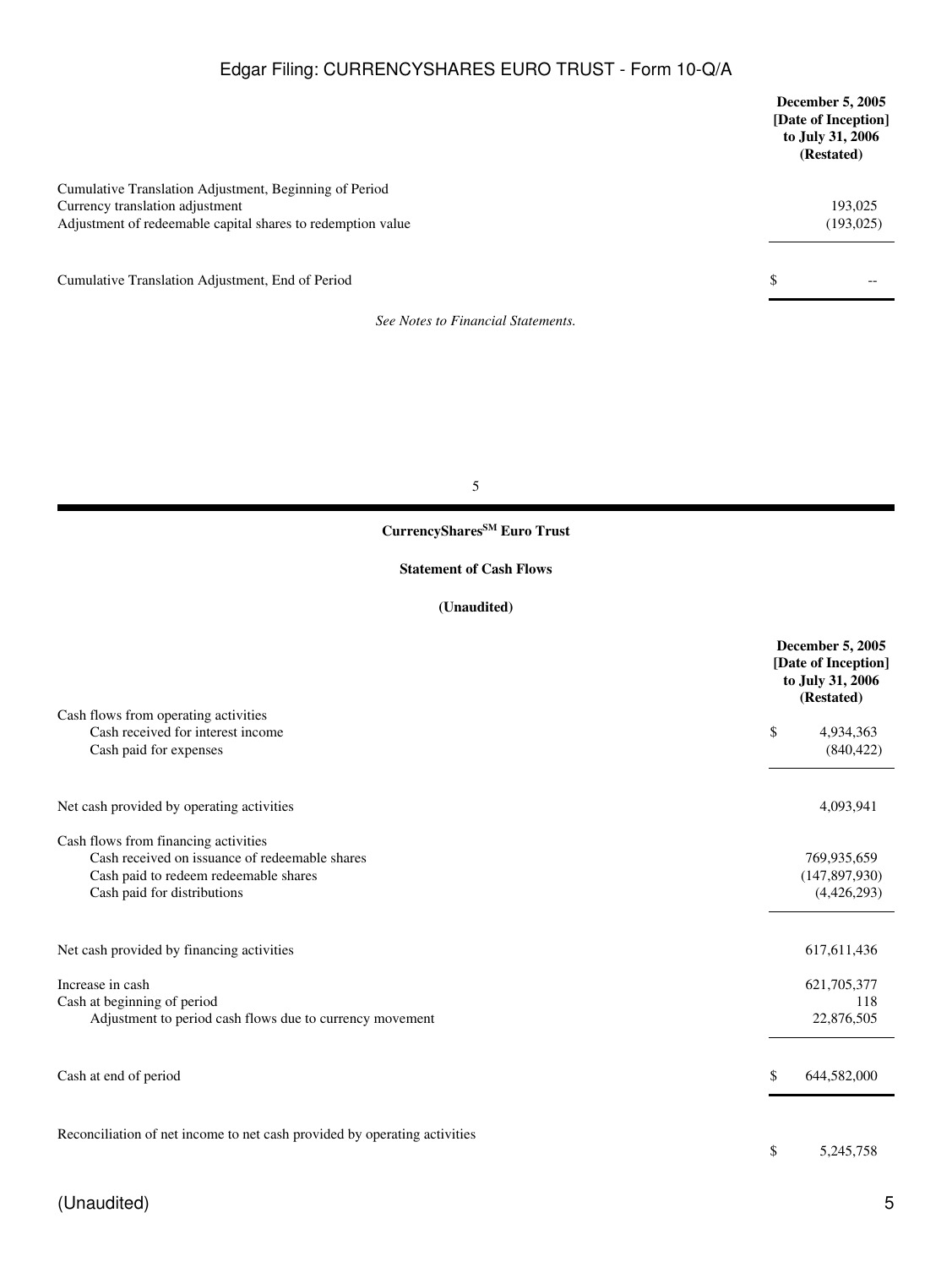|                                                          | <b>December 5, 2005</b><br>[Date of Inception]<br>to July 31, 2006<br>(Restated) |
|----------------------------------------------------------|----------------------------------------------------------------------------------|
| Net income                                               |                                                                                  |
| Adjustments to reconcile net income to net cash provided |                                                                                  |
| by operating activities                                  |                                                                                  |
| Increase in receivable from accrued interest             | (1,413,425)                                                                      |
| Currency translation adjustment                          | 42,383                                                                           |
| Increase in accrued sponsor fee                          | 219,225                                                                          |
|                                                          |                                                                                  |
| Net cash provided by operating activities                | \$<br>4,093,941                                                                  |
| See Notes to Financial Statements.                       |                                                                                  |

6

#### **NOTES TO FINANCIAL STATEMENTS (unaudited)**

### **1. Organization and Description of the Trust**

CurrencySharesSM Euro Trust (the Trust) was formed under the laws of the state of New York on December 5, 2005 when Rydex Specialized Products LLC d/b/a Rydex Investments (the Sponsor) deposited 100 euro in the Trust s primary deposit account held by JPMorgan Chase Bank N.A., London Branch (the Depository). The Sponsor is a Delaware limited liability company whose sole member is PADCO Advisors II, Inc. (also d/b/a Rydex Investments). The Sponsor is responsible for, among other things, overseeing the performance of The Bank of New York (the Trustee) and the Trust s principal service providers, including the preparation of financial statements. The Trustee is responsible for the day-to-day administration of the Trust.

The investment objective of the Trust is for the Trust s shares (the Shares) to reflect the price of the euro. The Shares are intended to provide investors with a simple, cost-effective means of gaining investment benefits similar to those of holding euro. The Trust s assets primarily consist of euro on demand deposit in two deposit accounts maintained by the Depository: a primary deposit account which earns interest and a secondary deposit account which does not earn interest. The secondary deposit account is used only in connection with mid-month creations and redemptions of blocks of 50,000 Shares (Baskets). The secondary account is used to account for interest that has been earned on the primary deposit account during the month but not yet paid and to receive interest earned on the primary deposit account, pay Trust expenses and distribute any excess interest to shareholders on a monthly basis.

 The accompanying unaudited financial statements were prepared in accordance with accounting principles generally accepted in the United States of America (GAAP) for interim financial information and with the instructions for Form 10-Q. The balance sheet as of December 5, 2005 is derived from audited financial statements. In the opinion of management, all material adjustments, consisting only of normal recurring adjustments, considered necessary for a fair statement of the interim period financial statements have been made. Interim period results are not necessarily indicative of results for a full-year period. These financial statements and the notes thereto should be read in conjunction with the Trust s financial statements included in the registration statement on Form S-1 as filed on December 6, 2005.

#### **2. Significant Accounting Policies**

#### **A. Euro Deposits**

Euro Deposits consist of a euro-denominated, interest-bearing demand account and a euro-denominated, non-interest-bearing account.

**Three months ended July 31, 2006**

**Period from December 5, 2005 [Date of Inception] to July 31, 2006**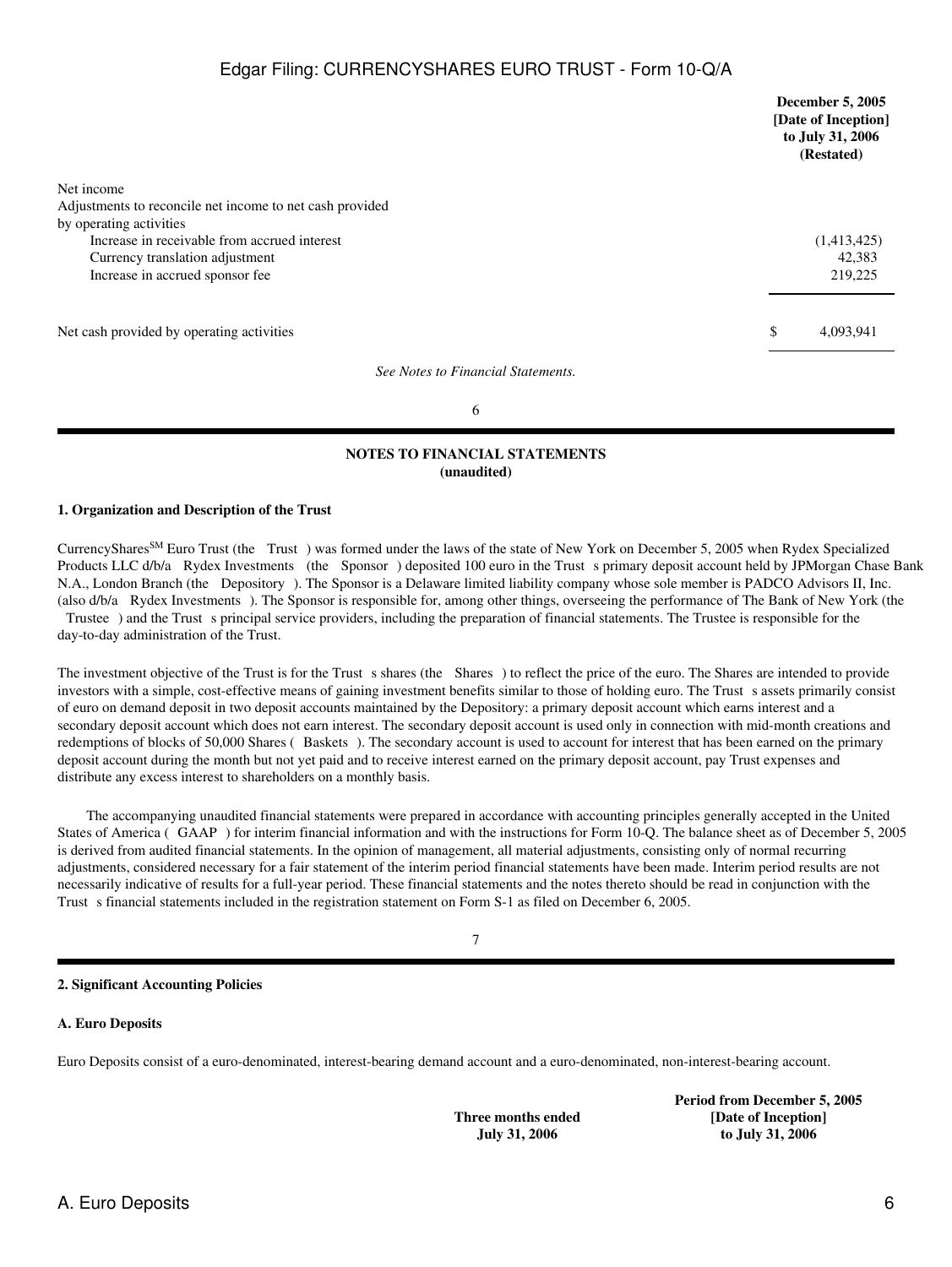|                                                                                                                                  | Three months ended<br><b>July 31, 2006</b>  |     |                                               | Period from December 5, 2005<br>[Date of Inception]<br>to July 31, 2006 |      |                                       |
|----------------------------------------------------------------------------------------------------------------------------------|---------------------------------------------|-----|-----------------------------------------------|-------------------------------------------------------------------------|------|---------------------------------------|
|                                                                                                                                  | Euro<br>Amount                              |     | <b>US Dollar</b><br>Amount                    | Euro<br>Amount                                                          |      | <b>US Dollar</b><br>Amount            |
| Opening balance<br>Currency value of euro redeemed<br>Currency value of euro deposited<br>Adjustment to period cash flows due to | 460,000,000<br>(120,000,000)<br>165,000,000 | \$. | 580,704,000<br>(152, 544, 000)<br>209,748,000 | 100<br>(120,000,100)<br>625,000,000                                     | - \$ | 118<br>(147, 732, 123)<br>769,437,500 |
| currency movement                                                                                                                |                                             |     | 6.674,000                                     |                                                                         |      | 22,876,505                            |
| <b>Ending Balance</b>                                                                                                            | 505,000,000                                 | \$  | 644,582,000                                   | 505,000,000                                                             | \$   | 644,582,000                           |

### **B. Use of Estimates**

The preparation of financial statements in conformity with GAAP requires management to make estimates and assumptions that affect the reported amounts of the assets, liabilities and disclosures of contingent liabilities at the date of the financial statements and the reported amounts of revenue and expenses during the period. Actual results could differ from those estimates.

## **C. Foreign Currency Translation**

The Trustee calculates the Trust s net asset value (NAV) each business day, as described in Note 4. For NAV calculation purposes, Euro Deposits (cash) are translated at the Noon Buying Rate, which is the U.S. dollar (USD) //euro exchange rate as determined and published by the Federal Reserve Bank of New York as of 12:00 PM (New York time) on each day that the New York Stock Exchange (NYSE) is open for regular trading.

The functional currency of the Trust is the euro in accordance with Financial Accounting Standard (FAS) 52, Foreign Currency Translation. For financial statement reporting purposes, the USD is the reporting currency. As a result, the financial statements are translated from euro to USD. The Noon Buying Rate on the last day of the period is used for translation in the statements of financial condition. The average Noon Buying Rate for the period is used for translation in the statements of income and comprehensive income and the statement of cash flows. Any currency translation adjustment is included in comprehensive income.

8

### **D. Federal Income Taxes**

The Trust is treated as a grantor trust for federal income tax purposes and, therefore, no provision for federal income taxes is required. Interest, gains and losses are passed through to the holders of Shares (Shareholders) of the Trust.

Shareholders generally will be treated, for U.S. federal income tax purposes, as if they directly owned a pro-rata share of the assets held in the Trust. Shareholders also will be treated as if they directly received their respective pro-rata shares of the Trust sincome, if any, and as if they directly incurred their respective pro-rata shares of the Trust s expenses. The acquisition of Shares by a U.S. Shareholder as part of a creation of a Basket will not be a taxable event to the Shareholder.

The Sponsor s fee accrues daily and is payable monthly. For U.S. federal income tax purposes, an accrual-basis U.S. Shareholder generally will be required to take into account as an expense its allocable share of the USD-equivalent of the amount of the Sponsor s fee that is accrued on each day, with such USD-equivalent being determined by the currency exchange rate that is in effect on the respective day. To the extent that the currency exchange rate on the date of payment of the accrued amount of the Sponsors fee differs from the currency exchange rate in effect on the day of accrual, the U.S. Shareholder will recognize a currency gain or loss for U.S. federal income tax purposes.

The Trust does not expect to generate taxable income except for gain (if any) upon the sale of euro and interest income. A non-U.S. Shareholder generally will not be subject to U.S. federal income tax with respect to gain recognized upon the sale or other disposition of Shares, or upon the sale of euro by the Trust, unless: (1) the non-U.S. Shareholder is an individual and is present in the United States for 183 days or more during the taxable year of the sale or other disposition, and the gain is treated as being from United States sources; or (2) the gain is effectively connected with the conduct by the non-U.S. Shareholder of a trade or business in the United States.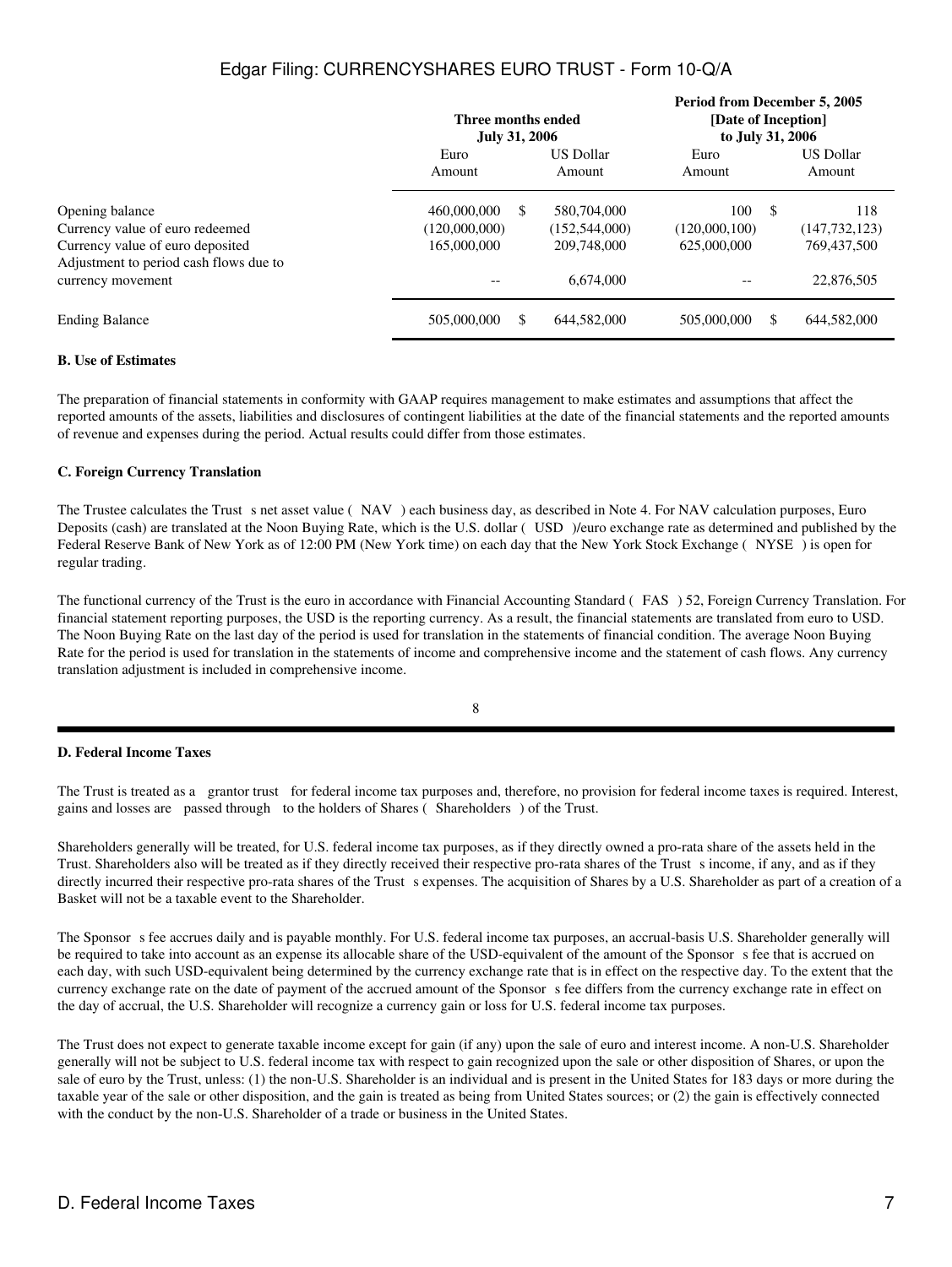A non-U.S. Shareholder s share of any interest income earned by the Trust generally will not be subject to U.S. federal income tax unless the Shares owned by such non-U.S. Shareholder are effectively connected with the conduct by the non-U.S. Shareholder of a trade or business in the United States.

#### **E. Revenue Recognition**

Interest on the primary deposit account accrues daily as earned and is received on a monthly basis.

#### **F. Dividends**

To the extent that the interest earned by the Trust exceeds the sum of the Sponsor s fee for the prior month plus other Trust expenses, if any, the Trust will distribute, as a dividend, the excess interest earned in euro effective on the first business day of the subsequent month. The Trustee will direct that the excess euro be converted into USD at a prevailing market rate and the Trustee will distribute the USD as promptly as practicable to Shareholders on pro rata basis (in accordance with the number of Shares that they own).

9

#### **3. Restatement of Interim Financial Statements (unaudited)**

The Sponsor restated the interim financial statements previously filed with the Trust sunaudited Quarterly Report on Form 10-Q for the quarterly period ended July 31, 2006. The restated financial statements correct an accounting error for the euros received by the Trust in Basket creations and paid by the Trust in Basket redemptions that related to accrued interest. Such interest receipts or payments were incorrectly included in the calculation of interest receivable and interest income of the Trust, rather than cash and redeemable capital shares. Additionally, the translation of these receipts or payments to USD resulted in adjustments to the corresponding Currency Translation Adjustment balances.

The restatement has the following impact on the financial statements for the Trust s quarterly period ended July 31, 2006:

#### **Statements of Income and Comprehensive Income.**

|                                        |                                         | <b>Inception to Date</b><br><b>July 31, 2006</b> |                         |
|----------------------------------------|-----------------------------------------|--------------------------------------------------|-------------------------|
|                                        | <b>As Previously</b><br><b>Reported</b> | Adjustment<br>Amount                             | <b>As Restated</b>      |
| Interest Income                        | \$6,629,978                             | $(\$332,353)$                                    | \$6,297,625             |
| Net Income                             | \$5,578,111                             | $(\$332,353)$                                    | \$5,245,758             |
| <b>Currency Translation Adjustment</b> | \$205,254                               | (\$12,229)                                       | $\mathbb{S}$<br>193,025 |
| <b>Total Comprehensive Income</b>      | \$5,783,365                             | $(\$344,582)$                                    | \$5,438,783             |
| Earnings Per Share                     | \$1.66                                  | (S0.10)                                          | \$1.56                  |

|                 | Three months ended<br><b>July 31, 2006</b> |                      |                         |  |
|-----------------|--------------------------------------------|----------------------|-------------------------|--|
|                 | <b>As Previously</b><br><b>Reported</b>    | Adjustment<br>Amount | <b>As Restated</b>      |  |
| Interest Income | \$4,236,055                                | \$39,171             | \$4,275,226             |  |
| Net Income      | \$3,538,209<br>\$14,473                    | \$39,171<br>\$161    | \$3,577,380<br>\$14,634 |  |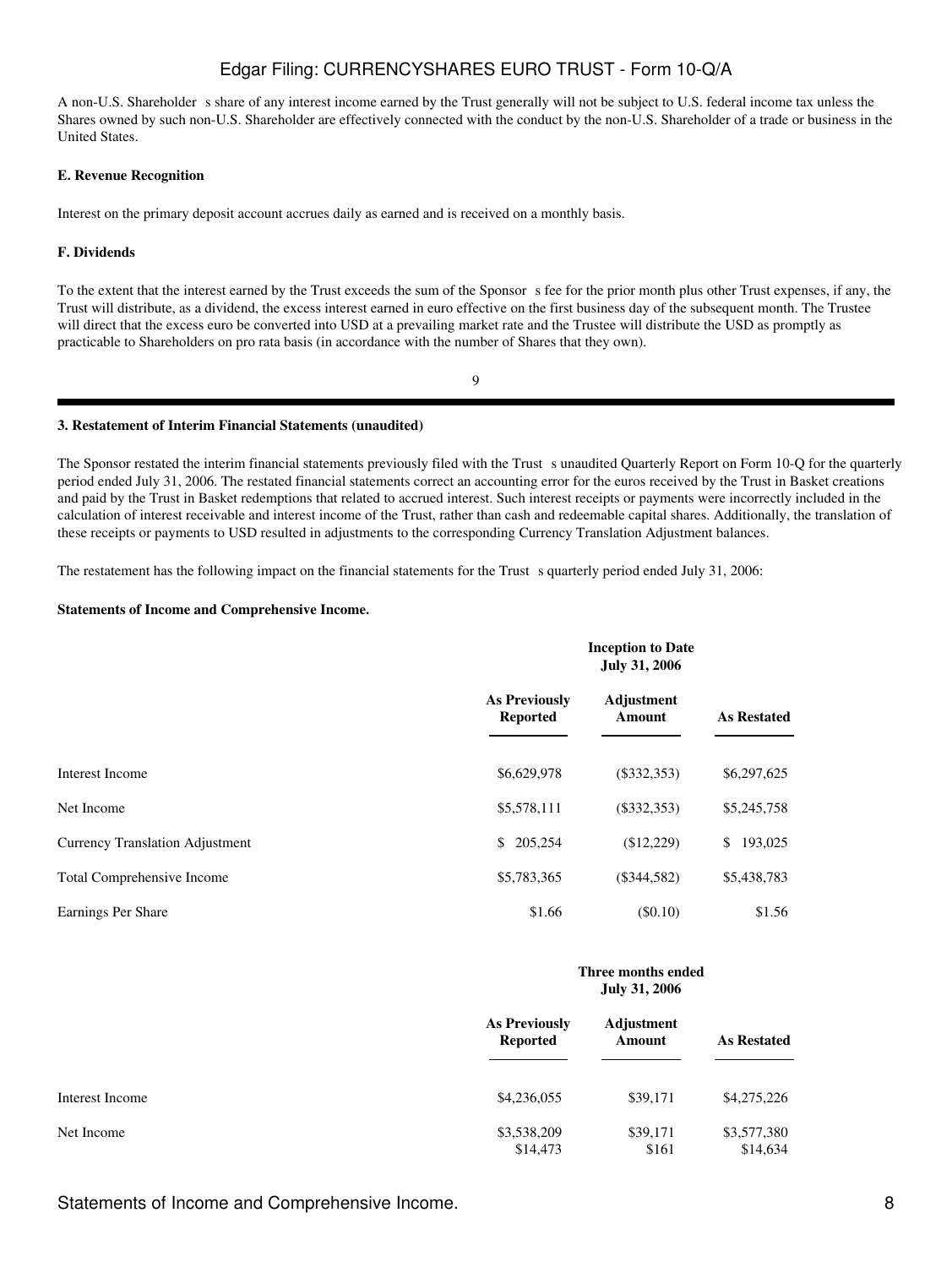|                                        | Three months ended<br><b>July 31, 2006</b> |        |          |             |
|----------------------------------------|--------------------------------------------|--------|----------|-------------|
| <b>Currency Translation Adjustment</b> |                                            |        |          |             |
| Total Comprehensive Income             | \$3,552,682                                |        | \$39,332 | \$3,592,014 |
| Earnings Per Share                     | 10                                         | \$0.65 | \$0.01   | \$0.66      |

#### **Statements of Changes in Shareholder s Equity.**

|                                                                | <b>Inception to Date</b><br><b>July 31, 2006</b> |                      |                    |  |
|----------------------------------------------------------------|--------------------------------------------------|----------------------|--------------------|--|
|                                                                | <b>As Previously</b><br><b>Reported</b>          | Adjustment<br>Amount | <b>As Restated</b> |  |
| Net Income                                                     | \$5,578,111                                      | $(\$332,353)$        | \$5,245,758        |  |
| Adjustment of redeemable capital shares to<br>redemption value | (\$1,151,817)                                    | \$332,353            | (\$819,464)        |  |
| <b>Currency Translation Adjustment</b>                         | \$205,254                                        | (\$12,229)           | \$193,025          |  |
| Adjustment of redeemable capital shares to<br>redemption value | $(\$205,254)$                                    | \$12,229             | (\$193,025)        |  |

### **Statement of Cash Flows.**

|                                                   | <b>Inception to Date</b><br><b>July 31, 2006</b> |                      |                    |
|---------------------------------------------------|--------------------------------------------------|----------------------|--------------------|
|                                                   | <b>As Previously</b><br><b>Reported</b>          | Adjustment<br>Amount | <b>As Restated</b> |
| Cash received for interest income                 | \$5,266,716                                      | $(\$332,353)$        | \$4,934,363        |
| Net cash provided by operating activities         | \$4,426,294                                      | $(\$332,353)$        | \$4,093,941        |
| Cash received on issuance of redeemable shares    | \$769,437,500                                    | \$498,159            | \$769,935,659      |
| Cash paid to redeem redeemable shares             | (\$147,732,123)                                  | (\$165,807)          | (\$147,897,930)    |
| Net cash provided by financing activities         | \$617,279,083                                    | \$332,353            | \$617,611,436      |
| Net Income<br><b>4. Redeemable Capital Shares</b> | \$5,578,111                                      | $(\$332,353)$        | \$5,245,758        |

Shares are classified as redeemable for financial statement purposes, since they are subject to redemption. Shares are issued and redeemed continuously in Baskets of 50,000 Shares in exchange for euro. Individual investors cannot purchase or redeem Shares in direct transactions with the Trust. Only Authorized Participants (as defined below) may place orders to create and redeem Baskets. An Authorized Participant is a Depository Trust Company (DTC) participant that is a registered broker-dealer or other institution eligible to settle securities transactions though the book-entry facilities of the DTC and which has entered into a contractual arrangement with the Trust and the Sponsor governing, among other matters, the creation and redemption process. Authorized Participants may redeem their Shares at any time in the prescribed aggregations of 50,000-Share Baskets.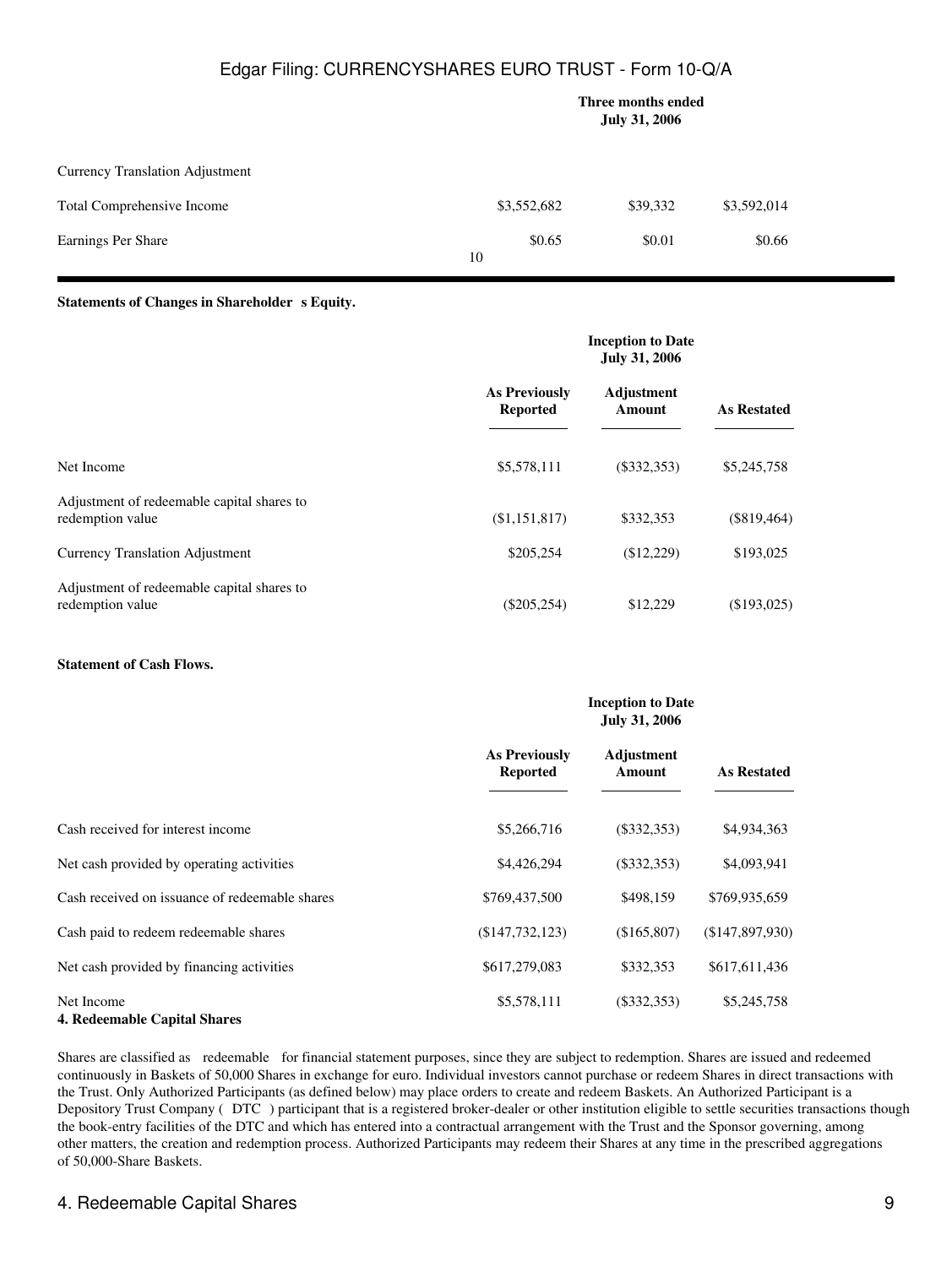## 11

Due to expected continuing creations and redemptions of Baskets and the three-day period for settlement of each creation or redemption, the Trust reflects Shares created as a receivable. Shares redeemed are reflected as a liability on the trade date. Outstanding Shares are reflected at a redemption value, which is the NAV per Share at the period end date. Adjustments to redeemable capital shares at redemption value are recorded against retained earnings, or, in the absence of retained earnings, by charges against the cumulative translation adjustment.

Activity in redeemable capital Shares is as follows:

|                                                              |                 | Three months ended<br><b>July 31, 2006 (Restated)</b> |               | Period from December 5, 2005<br>[Date of Inception]<br>to July 31, 2006 (Restated) |  |
|--------------------------------------------------------------|-----------------|-------------------------------------------------------|---------------|------------------------------------------------------------------------------------|--|
|                                                              | <b>Shares</b>   | <b>US Dollar</b><br>Amount                            | <b>Shares</b> | <b>US Dollar</b><br>Amount                                                         |  |
| Opening balance                                              | 4,600,000<br>S  | 581,655,108                                           |               | <sup>\$</sup><br>118                                                               |  |
| Shares redeemed                                              | (1,200,000)     | (152, 715, 208)                                       | (1,200,001)   | (147, 897, 930)                                                                    |  |
| Shares issued<br>Adjustment to period Shares due to currency | 1,650,000       | 209,880,036                                           | 6,250,000     | 769,935,659                                                                        |  |
| movement and other                                           | $- -$           | 6.956.264                                             | --            | 23,738,353                                                                         |  |
| <b>Ending Redemption Balance</b>                             | 5,050,000<br>\$ | 645,776,200                                           | 5.050,000     | \$<br>645,776,200                                                                  |  |

The Trustee calculates the Trust s NAV each business day. To calculate the NAV, the Trustee subtracts the Sponsor s accrued fee through the previous day from the euro held by the Trust (including all unpaid interest accrued through the preceding day) and calculates the value of the euro in USD based upon the Noon Buying Rate. If, on a particular evaluation day, the Noon Buying Rate has not been determined and announced by 2:00 PM (New York time), then the most recent Federal Reserve Bank of New York determination of the Noon Buying Rate shall be used to determine the NAV of the Trust unless the Trustee, in consultation with the Sponsor, determines that such price is inappropriate to use as the basis for such valuation. In the event that the Trustee and the Sponsor determine that the most recent Federal Reserve Bank of New York determination of the Noon Buying Rate is not an appropriate basis for valuation of the Trust seuro, they shall determine an alternative basis for such evaluation to be employed by the Trustee. The Trustee also determines the NAV per Share, which equals the NAV of the Trust divided by the number of outstanding Shares. Shares deliverable under a purchase order are considered outstanding for purposes of determining NAV per Share; Shares deliverable under a redemption order are not considered outstanding for this purpose.

#### **5. Sponsor s** Fee

The Sponsor s fee accrues daily at an annual nominal rate of 0.40% of the euro in the Trust (including all unpaid interest but excluding unpaid fees, each as accrued through the immediately preceding day) and is paid monthly.

The Sponsor assumes and pays the following administrative and marketing expenses incurred by the Trust: the Trustee s monthly fee, NYSE listing fees, SEC registration fees, typical maintenance and transaction fees of the Depository, printing and mailing costs, audit fees and expenses, up to \$100,000 per year in legal fees and expenses, and applicable license fees. The Sponsor also paid the costs of the Trust s organization and the initial sales of the Shares, which were approximately \$1,000,000 when the Trust was formed.

#### 12

In certain exceptional cases the Trust will pay for some expenses in addition to the Sponsor s fee. These exceptions include expenses not assumed by the Sponsor (i.e., expenses other than those identified in the preceding paragraph), taxes and governmental charges, expenses and costs of any extraordinary services performed by the Trustee or the Sponsor on behalf of the Trust or action taken by the Trustee or the Sponsor to protect the Trust or the interests of Shareholders, indemnification of the Sponsor under the Depositary Trust Agreement, and legal expenses in excess of \$100,000 per year.

### **6. Related Parties**

The Sponsor is a related party of the Trust. The Sponsor oversees the performance of the Trustee and the Trusts principal service providers, including the preparation of financial statements, but does not exercise day-to-day oversight over the Trustee or the Trust s service providers. The Sponsor paid the costs of the Trust s organization and the initial sales of the Shares, as described in Note 5.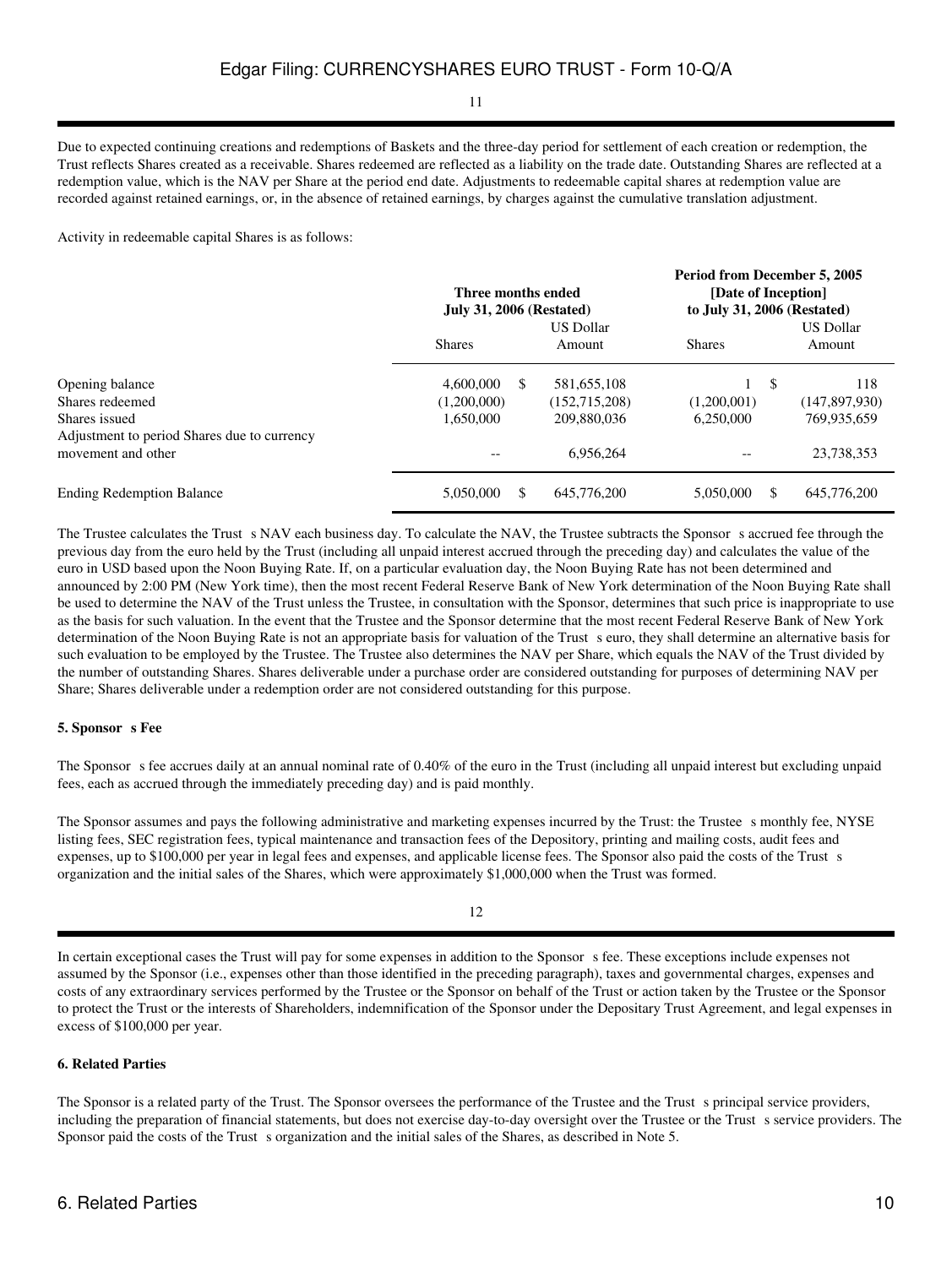#### **7. Concentration Risk**

All of the Trust s assets are euro, which creates a concentration risk associated with fluctuations in the price of euro. Accordingly, a decline in the price of euro to USD exchange rate will have an adverse effect on the value of the Shares of the Trust. Factors that may have the effect of causing a decline in the price of euro include national debt levels and trade deficits, domestic and foreign inflation rates, domestic and foreign interest rates, investment and trading activities of institutions and global or regional political, economic or financial events and situations. Substantial sales of euro by the official sector (central banks, other governmental agencies and related institutions that buy, sell and hold euro as part of their reserve assets) could adversely affect an investment in the Shares.

#### **8. Commitments and Contingencies**

Under the Trust s organizational documents, the Sponsor is indemnified against any liability or expense it incurs without negligence, bad faith or willful misconduct on its part. The Trust s maximum exposure under these arrangements is unknown, as this would involve future claims that may be made against the Trust that have not yet occurred.

#### 13

#### Item 2. MANAGEMENT S DISCUSSION AND ANALYSIS OF FINANCIAL CONDITION AND RESULTS OF OPERATIONS

#### **Cautionary Statement Regarding Forward-Looking Information and Risk Factors**

 This report contains forward-looking statements within the meaning of the Private Securities Litigation Reform Act of 1995. These statements are predictions and actual events or results may differ materially from those expressed in our forward-looking statements. Risks and uncertainties may cause our actual results to differ materially from those expressed in our forward-looking statements. These uncertainties and other factors include, but are not limited to, the following:

 The value of the Shares relates directly to the value of the euro held by the Trust and fluctuations in the price of euro could materially adversely affect an investment in the Shares. Readers are urged to review the Risk Factors section contained in the Prospectus for a description of other risks and uncertainties that may affect an investment in the Shares.

 The discussion and analysis which follows may contain statement that relate to future events or future performance. In some cases, such forward-looking statements can be identified by terminology such as anticipate, expect, intend, plan, believe, seek, outlook and estin as similar words and phrases that signify forward-looking statements. Neither the Sponsor nor any other person assumes responsibility for the accuracy or completeness of forward-looking statements. Further, these forward-looking statements are made as of the date of this report, and will not be revised or updated to reflect actual results or changes in the Sponsor s expectations or predictions.

#### **Trust Overview**

 Euro Currency Trust (the Trust) is a grantor trust that was formed on December 5, 2005. The Trust issues shares (the Shares) in blocks of 50,000 each (a Basket) in exchange for deposits of euro and distributes euro in connection with the redemption of Baskets.

 The Trust is a passive investment vehicle. The Trust does not have any officers, directors, or employees. The investment objective of the Trust is for the Shares to reflect the price of euro plus accrued interest, less the expenses of the Trust s operations. The Trust does not engage in any activities designed to obtain profit from, or ameliorate losses caused by, changes in the price of euro.

The Shares of the Trust began trading on the New York Stock Exchange (NYSE) under the ticker symbol FXE on December 12, 2005. Investing in the Shares does not insulate the investor from certain risks, including price volatility.

#### **Definition of Net Asset Value, Valuation of Euro**

The net asset value (NAV) of the Trust is the aggregate value, expressed in U.S. dollars, of the Trust s assets. To calculate the NAV, the Trustee adds to the amount of euro in the Trust at the end of the preceding business day accrued but unpaid interest, euro receivable under pending purchase orders and the value of other Trust assets, and subtracts the accrued but unpaid Sponsors fee, euro payable under pending redemption orders and other Trust expenses and liabilities, if any.

## Definition of Net Asset Value, Valuation of Euro 11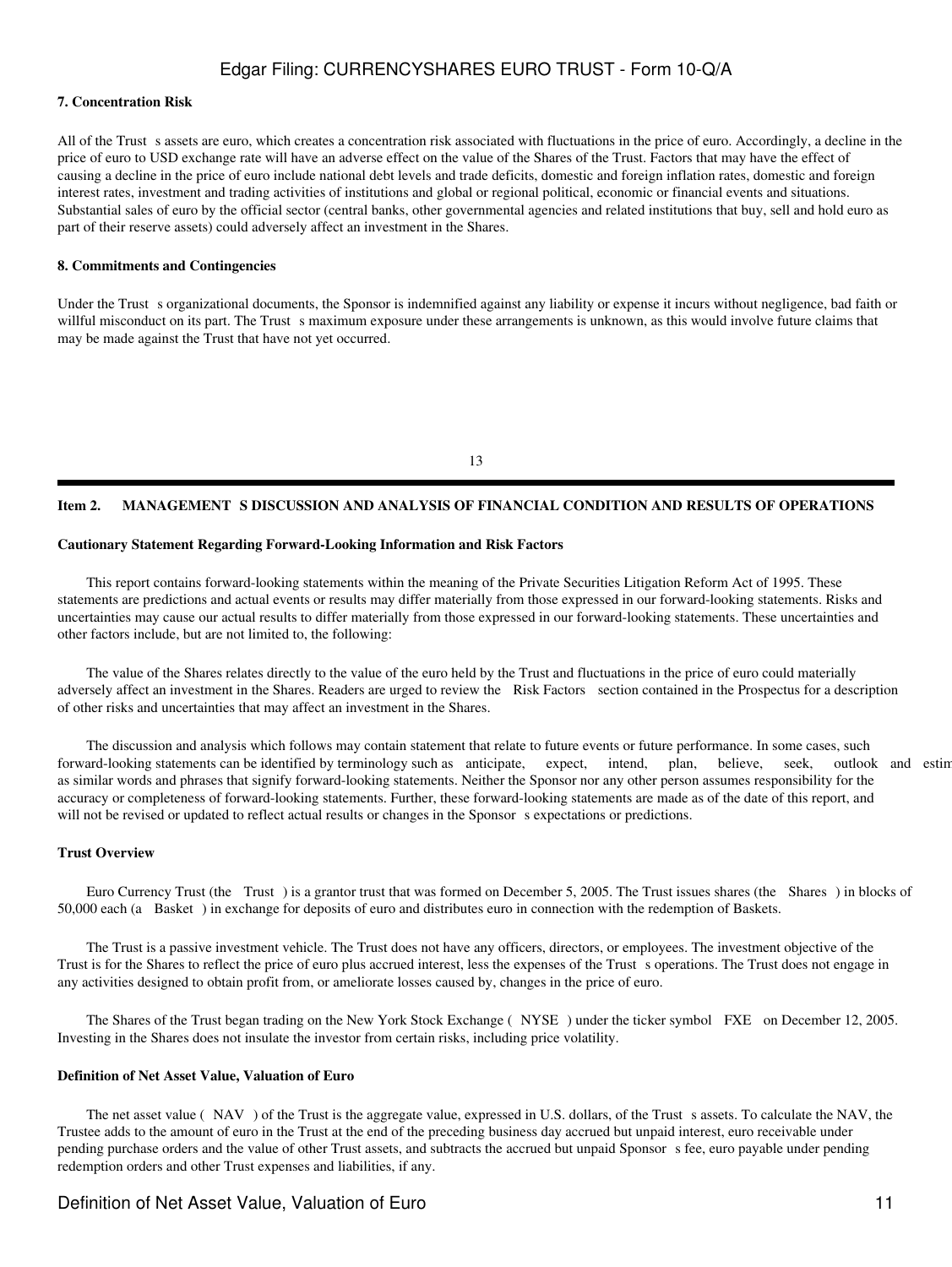## 14

 The NAV is expressed in US Dollars (USD) based on the Noon Buying Rate as determined by the Federal Reserve Bank of New York. If, on a particular evaluation day, the Noon Buying Rate has not been determined and announced by 2:00 PM (New York time), then the most recent Federal Reserve Bank of New York determination of the Noon Buying Rate shall be used to determine the NAV of the Trust unless the Trustee, in consultation with the Sponsor, determines that such price is inappropriate to use as the basis for such valuation. The Trustee also determines the NAV per Share, which equals the NAV of the Trust divided by the number of outstanding Shares.

The Sponsor publishes the NAV and NAV per Share on each day that the NYSE is open for regular trading on the Trust s website, www.currencyshares.com.

 The following chart illustrates the movement in the price of the Shares based on NAV per Share and the bid and ask midpoint offered on the NYSE as of the Noon Buying Rate versus the corresponding euro (expressed as a multiple of 100 euro Noon Buying Rate x 100):

#### **Liquidity**

The Sponsor is not aware of any trends, demands, conditions or events that are reasonable likely to result in material changes to the Trust s liquidity needs. The Trust s Depository, JPMorgan Chase, London branch, maintains two deposit accounts for the Trust, a primary deposit account that earns interest and a secondary deposit account that does not earn interest. Interest on the primary deposit account accrues daily and is paid monthly. The interest rate paid as of July 31, 2006 was an annual nominal rate of 2.51%. The following chart provides the daily rate paid by the Depository since the Trust s Shares began trading on the NYSE:

15

 In exchange for a fee, the Sponsor agreed to assume most of the expense incurred by the Trust. As a result, the only ordinary expense of the Trust during the period covered by this report was the Sponsor s fee. Each month the Depository deposits into the secondary deposit account accrued but unpaid interest and The Bank of New York as Trustee withdraws euro from the secondary deposit account to pay the accrued Sponsor s fee for the previous month plus any other Trust expenses. When interest deposited exceeds the sum of the Sponsor s fee for the prior month plus other Trust expenses, if any, the Trustee converts the excess into USD at a prevailing market rate and distributes the USD as promptly as practicable to Shareholders on a pro rata basis (in accordance with the number of Shares that they own). Historical distributions are as follows:

| <b>FXE Distribution History</b> |               |               |          |                         |
|---------------------------------|---------------|---------------|----------|-------------------------|
| Date                            | Value         | <b>NAV</b>    | Yield    | <b>Annualized Yield</b> |
| 1/3/06                          | 0.1267<br>\$. | \$119.82      | $0.11\%$ | 1.59%                   |
| 2/1/06                          | 0.1734<br>\$. | \$120.93      | 0.14%    | 1.67%                   |
| 3/1/06                          | \$<br>0.1563  | 119.00<br>\$. | 0.13%    | 1.69%                   |
| 4/3/06                          | 0.1934<br>\$  | \$.<br>121.26 | 0.16%    | $1.74\%$                |
| 5/1/06                          | 0.2066<br>\$  | 126.08<br>S.  | 0.16%    | $1.97\%$                |
| 6/1/06                          | 0.2104<br>S   | 128.25        | 0.16%    | $1.91\%$                |
| 7/3/06                          | 0.2162        | \$127.96      | $0.17\%$ | 1.90%                   |
|                                 |               | 16            |          |                         |

#### **Critical Accounting Estimates**

 The preparation of financial statements in conformity with accounting principles generally accepted in the United States of America requires the Sponsor s management to make estimates and assumptions that affect the reported amounts of the assets and liabilities and disclosures of contingent liabilities at the date of the financial statements and the reported amounts of revenue and expenses during the period.

 In addition to the description below and for further descriptions, please refer to Note 2 to the consolidated financial statements for further discussion of our accounting policies.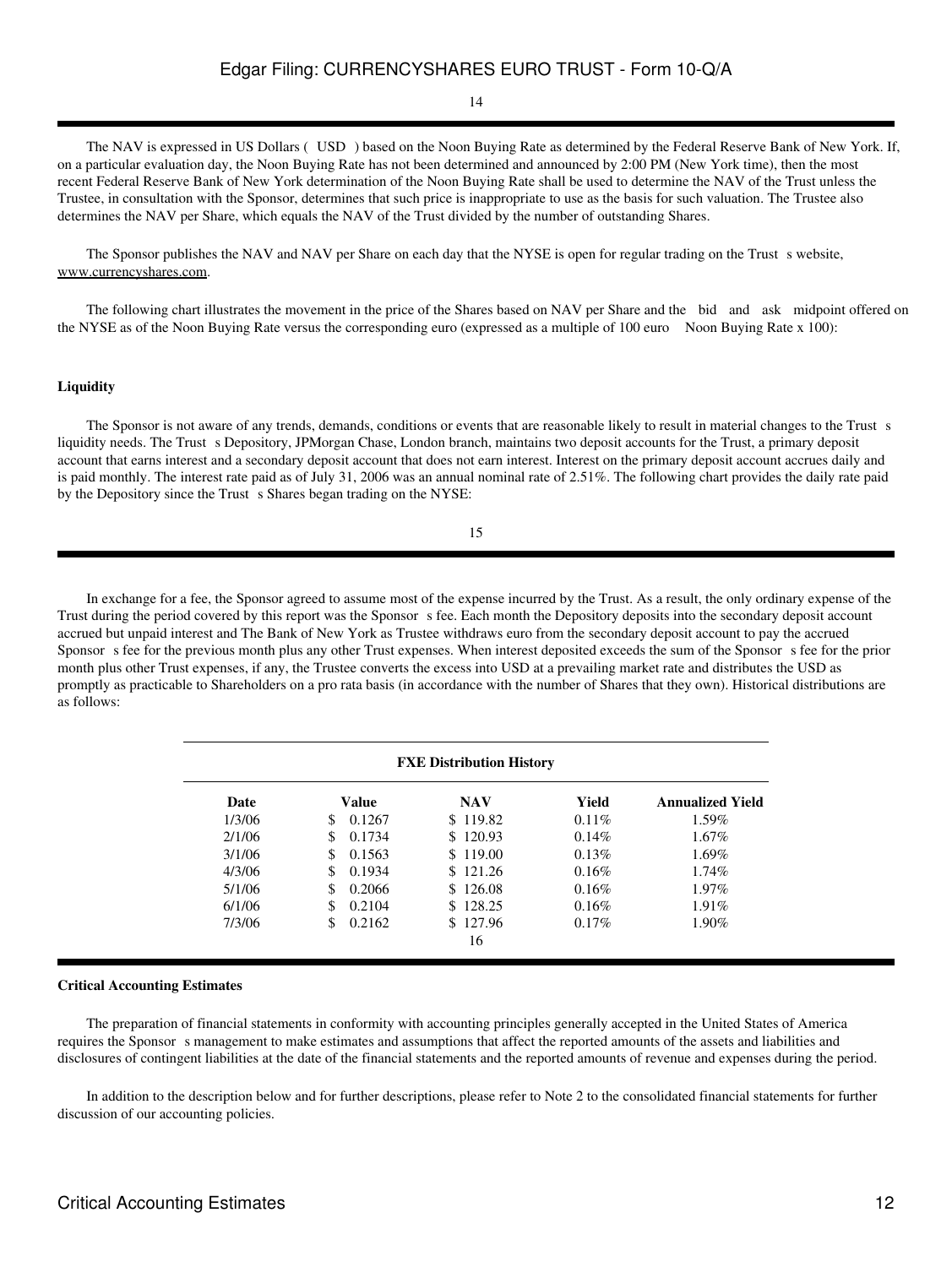The Trustee calculates the Trust s NAV each business day. For NAV calculation purposes, Euro Deposits (cash) are translated at the Noon Buying Rate as determined and published by the Federal Reserve Bank of New York as of 12:00 PM (New York time) on each day that the NYSE is open for regular trading.

The functional currency of the Trust is the euro in accordance with Financial Accounting Standard 52, Foreign Currency Translation.

#### **Results of Operations**

 The Trust was formed on December 5, 2005, when the Sponsor deposited 100 euro with the Depository in exchange for one Share. The Depository received 15,000,000 euro on behalf of the Trust in exchange for 150,000 Shares on December 8, 2005. Trading in the Shares of the Trust on the NYSE commenced on December 12, 2005. Through July 31, 2006 an additional 6,100,000 Shares had been created in exchange for 610,000,000 euro and 1,200,000 Shares had been redeemed in exchange for 120,000,000 euro; additionally, the seed capital of 100 euro had been redeemed.

 As of July 31, 2006 the amount of euro owned by the Trust was 505,000,000 resulting in a value of \$ 645,776,200, based on the Net Asset Value on July 31, 2006.

#### **Movements in the Price of Euro**

 The investment objective of the Trust is for the Shares to reflect the price of the euro. The Shares are intended to provide institutional and retail investors with a simple, cost-effective means of gaining investment benefits similar to those of holding euro. Each outstanding Share represents a proportional interest in the euro held by the Trust. The following chart provides recent trends on the price of euro. The chart illustrates movements in the price of euro in USD per euro during the period from August 1, 2005 to July 31, 2006, and is based on the Noon Buying Rate as determined by the Federal Reserve Bank of New York:

17

Historical values of the Noon Buying can be obtained at http://www.ny.frb.org/markets/fxrates/noon.cfm.

#### **Item 3. QUANTITATIVE AND QUALITATIVE DISCLOSURES ABOUT MARKET RISK**

Not applicable.

## **Item 4. CONTROLS AND PROCEDURES**

The Sponsor maintains disclosure controls and procedures on behalf of the Trust. The term disclosure controls and procedures (as defined in Rules 13a-15(e) and 15a-15(e) under the Securities Exchange Act of 1934) means controls and other procedures that are designed to ensure that information required to be disclosed in the reports that the Trust files or submits to the SEC under the Exchange Act is recorded, processed, summarized and reported within the time periods specified in the SEC s rules and forms. The Trust s disclosure controls and procedures are designed by or under the supervision of the Sponsor s chief executive officer and chief financial officer who exercise oversight over the Trust, as the Trust has no officers. The chief executive officer and chief financial officer of the Sponsor have evaluated the effectiveness of the Trust s disclosure controls and procedures as of July 31, 2006. Based on that evaluation, the chief executive officer and chief financial officer of the Sponsor have concluded that the disclosure controls and procedures of the Trust were not effective as a result of the material weakness discussed below as of July 31, 2006.

18

A material weakness is a control deficiency, or a combination of control deficiencies, that results in more than a remote likelihood that a material misstatement of the annual or interim financials will not be prevented or detected.

As of July 31, 2006, the Trust did not maintain effective control over the accuracy of its interest income. Specifically, the Trust did not maintain effective control to ensure that the foreign currency received by the Trust in Basket creations and paid by the Trust in Basket redemptions was included in the calculation of income of the Trust, rather than in capital in accordance with accounting principles generally accepted in the United States of America and that the calculation was reviewed appropriately by the Sponsor. This control deficiency resulted in the restatement of the Trust s fiscal 2006 condensed financial statements for all interim periods and audit adjustments to the financial statements prepared by the Sponsor for the fiscal year ending October 31, 2006. Additionally, this control deficiency could result in a misstatement of interest income and accrued interest that would, in turn, result in a material misstatement of annual or interim financial statements that would not be prevented or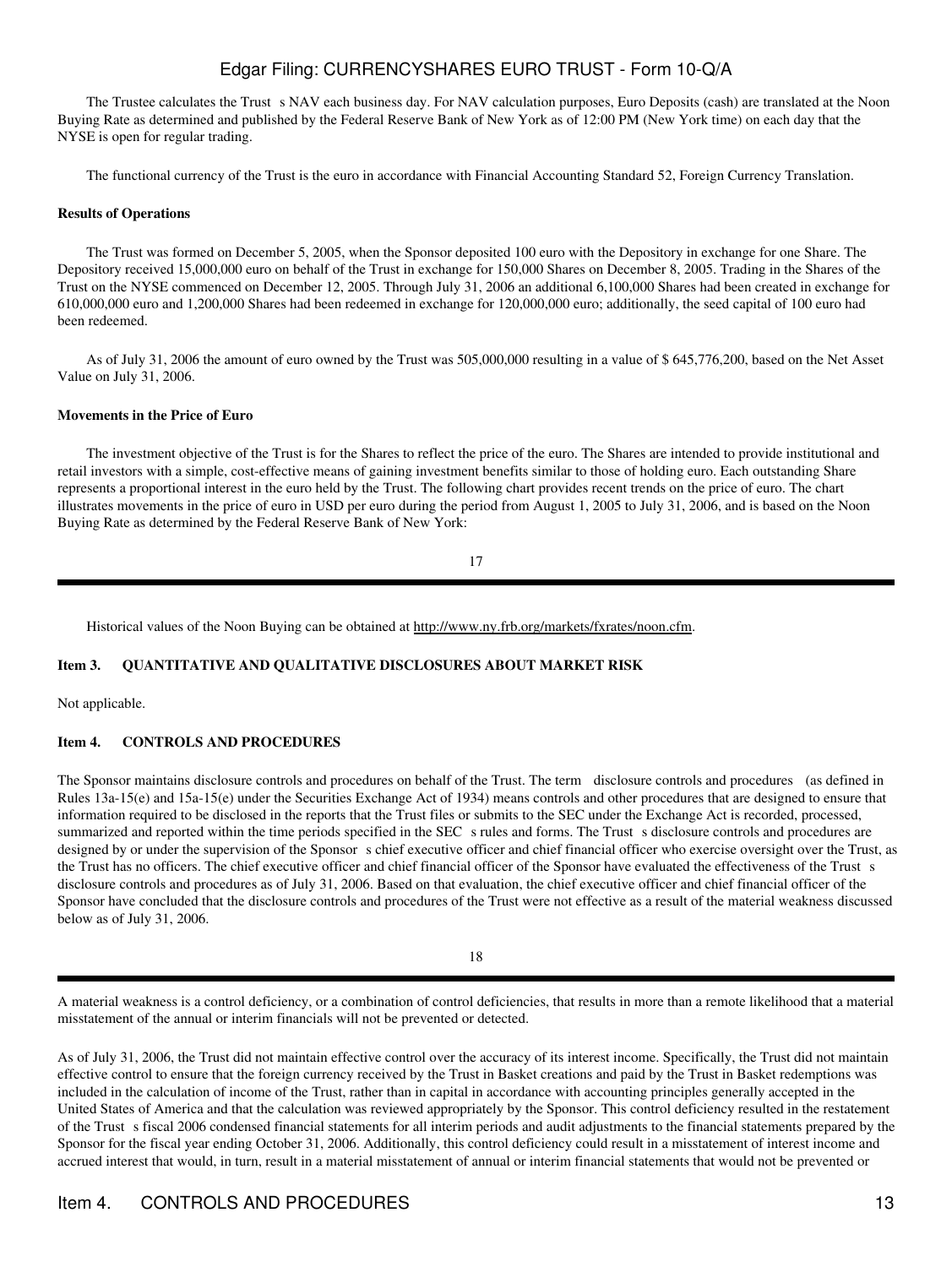detected. Accordingly, the Sponsor s management has determined that this control deficiency constitutes a material weakness.

#### **Remediation Plan**

The Sponsor has worked with and will continue to work with the Trustee, which provides financial statement information for the Trust, to remedy the issue. The Trustee has advised the Sponsor that it has implemented procedures and controls to better assure that these payments will be accounted for properly in the current year and all future financial statements of the Trust. In addition, the Sponsor has enhanced procedures and controls in connection with the review of all financial statement information provided by the Trustee to better assure that this type of error, or others like it, is detected in future financial statements.

19

### **PART II OTHER INFORMATION**

#### **Item 1. Legal Proceedings**

None.

### **Item 1A. Risk Factors**

There have been no material changes from the risk factors disclosed in the Risk Factors section of the Trust s Annual Report on Form 10-K filed with the Securities and Exchange Commission on January 29, 2007.

#### **Item 2. Unregistered Sales of Equity Securities and Use of Proceeds**

(a) On December 5, 2005, the Sponsor deposited 100 euro in the Trust s primary deposit account in exchange for one Share, solely for purposes of forming the Trust and preparing audited financial statements in the Registration Statement. The Sponsor redeemed the Share for 100 euro immediately after the Registration Statement was declared effective.

(b) Not applicable.

(c) During the quarter ended July 31, 2006, 24 Baskets (1,200,000 Shares registered pursuant to Section 12 of the Securities Exchange Act of 1934) were redeemed by the Trust, as follows:

|         |                                        | <b>Total Number of Registered Shares</b> |                                |
|---------|----------------------------------------|------------------------------------------|--------------------------------|
|         | Period                                 | Redeemed                                 | <b>Average Price Per Share</b> |
|         | $05/01/06 - 05/31/06$                  | --                                       | --                             |
|         | 06/01/06 - 06/30/06                    | 1,200,000                                | \$126,0878                     |
|         | 07/01/06 - 07/31/06                    | $- -$                                    | $- -$                          |
| Item 3. | <b>Defaults upon Senior Securities</b> |                                          |                                |
|         |                                        |                                          |                                |
|         |                                        |                                          |                                |

None.

#### **Item 4. Submission of Matters to a Vote of Security Holders**

None.

### **Item 5. Other Information**

None.